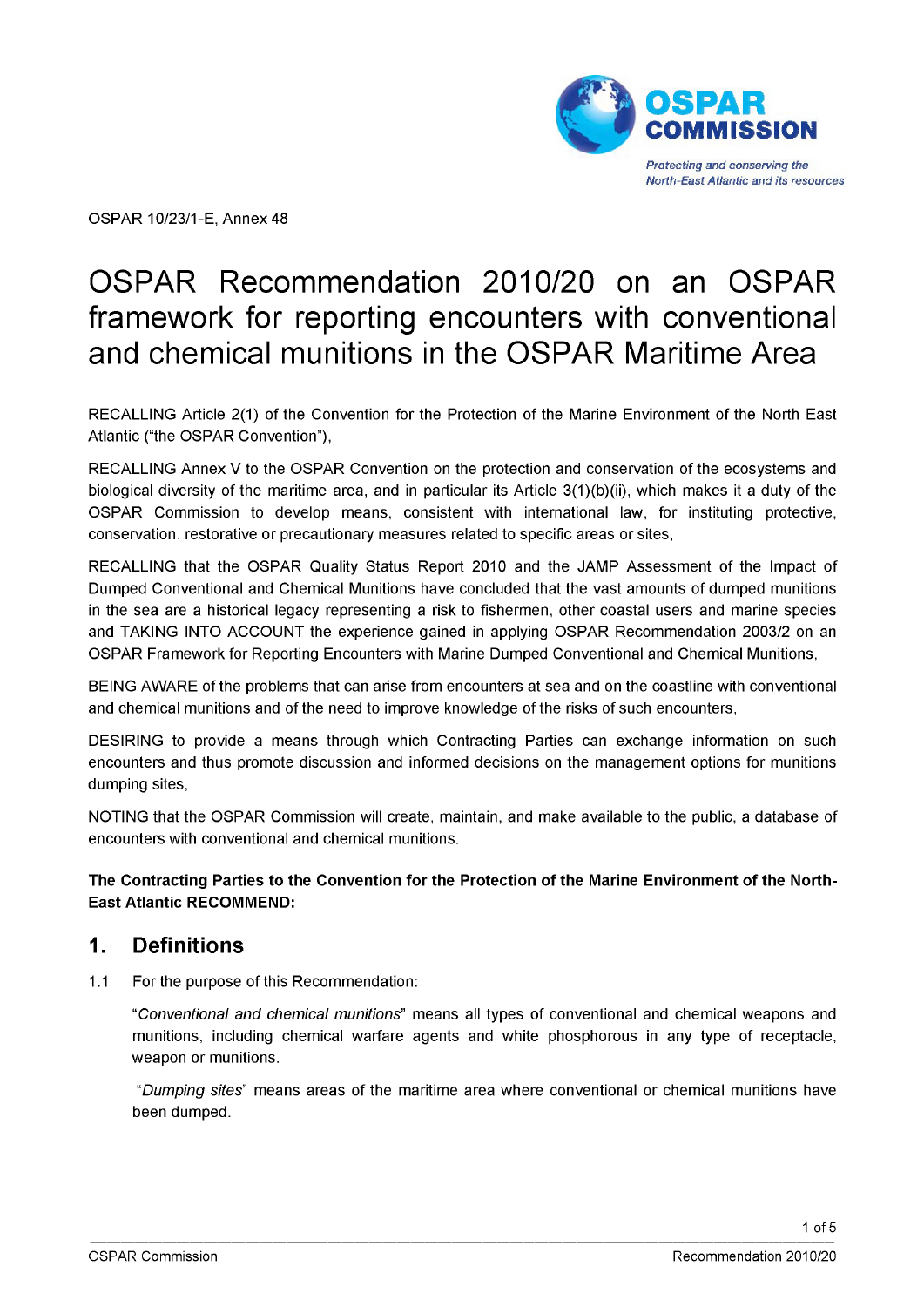## **2. Purpose and Scope**

- 2.1 The purpose of this Recommendation is:
- 2.1.1 to promote the reporting of encounters with conventional and chemical munitions by fishermen and other users of the sea and its coastline, and
- 2.1.2 to establish a record of such encounters, with the aim of facilitating:
	- a. discussion and informed decisions on the management options for dumping sites;
	- b. identification of the extent of areas around known dumping sites where dumped conventional and chemical munitions are to be found;
	- c. the identification of previously unknown, or unrecorded, dumping sites;
	- d. the designation on navigational charts of areas where a high risk exists of encounters on the seabed with conventional and chemical munitions.
- 2.2 This Recommendation applies to Contracting Parties which are coastal States of the OSPAR maritime area.

#### **3. Programmes and Measures**

- 3.1 Contracting Parties should maintain systems whereby:
	- a. fishermen and other users of the sea and its coastline can readily report to an appropriate authority or body any encounters at sea or on the coastline with conventional or chemical munitions, and are encouraged to do so;
	- b. those making such reports are encouraged to provide, for each such encounter, information on the location and nature of the encounter, the type and state of the device encountered (if known), the action taken with the device and, if the device was released or destroyed at sea, the location of the release or destruction;
	- c. such reports are collected at a central point;
	- d. public authorities which have to deal with any conventional or chemical munitions found at sea or on shore should report such encounters to the same central point, giving the information specified in subparagraph (b).
- 3.2 Contracting Parties should report the information collected under these systems by their central points to the OSPAR Commission. Only encounters that occur within Contracting Parties' own jurisdiction should be reported. Encounters in areas beyond national jurisdiction should be reported by the flag state of the vessel involved.
- 3.3 Contracting Parties should report clusters of encounters which occur within a short period of time to the OSPAR Commission as soon as they are aware of these clusters and not wait until the next report is due to be submitted to the OSPAR Commission.
- 3.4 Contracting Parties which are Member States of the European Union should ensure that systems operated for the purpose of this Recommendation are consistent with the provisions of Decision 2850/2000/EC of the European Parliament and the Council of 20 December 2000 setting up a Community framework for cooperation in the field of accidental or deliberate marine pollution.
- 3.5 The arrangements set out in this Recommendation should be reviewed periodically in the light of experience.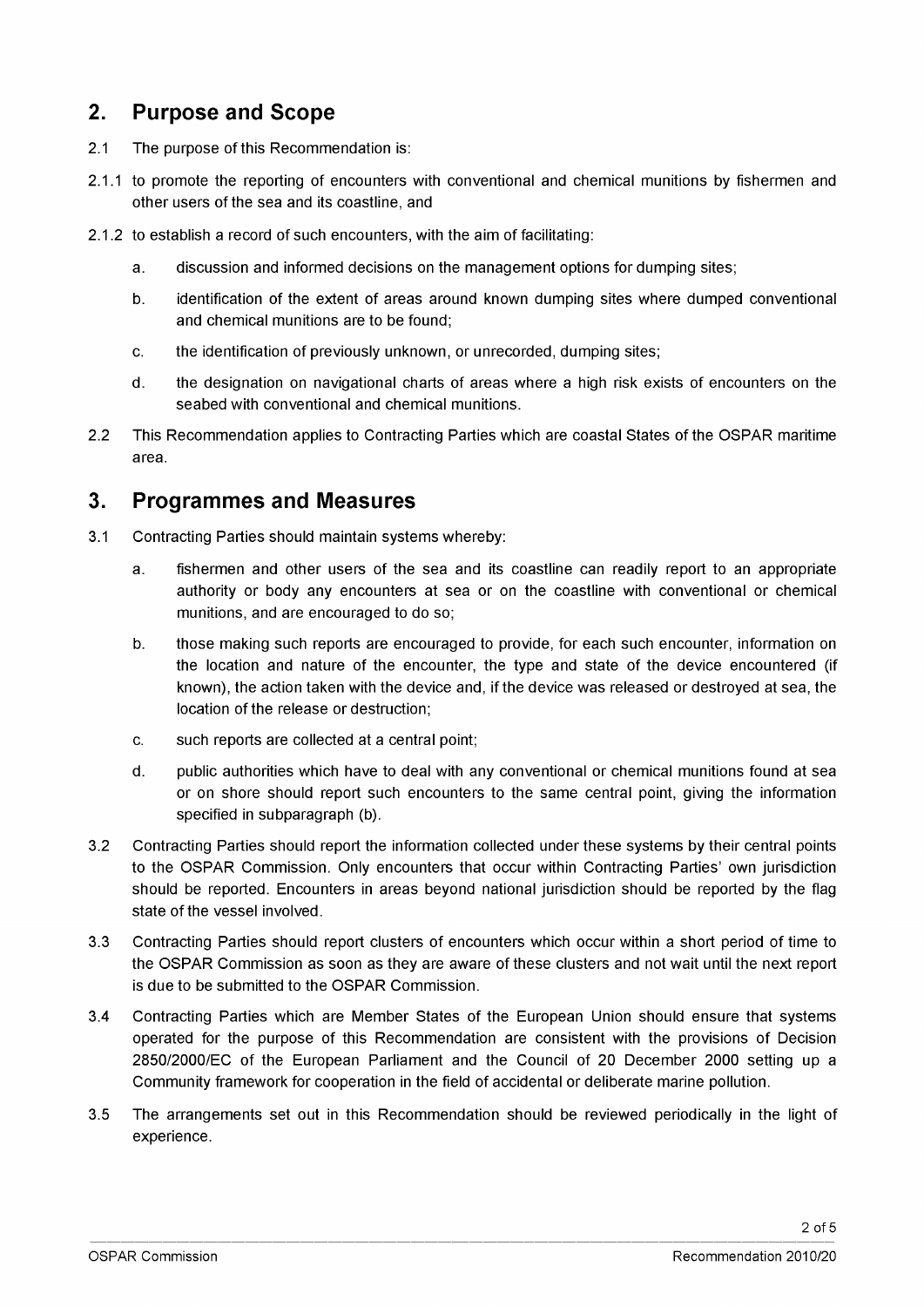# **4. Entry into Force**

4.1 This Recommendation has effect from 1 January 2011. Upon taking effect this Recommendation supersedes OSPAR Recommendation 2003/2 on an OSPAR Framework for Reporting Encounters with Marine Dumped Conventional and Chemical Munitions.

## **5. Implementation Reports**

- 5.1 The first reports under this Recommendation should be submitted to the OSPAR Commission by 1 September 2011. Reporting will be annually thereafter.
- 5.2 Contracting Parties should use the spreadsheet at Appendix 1 for their reports to the OSPAR Commission.

3 of 5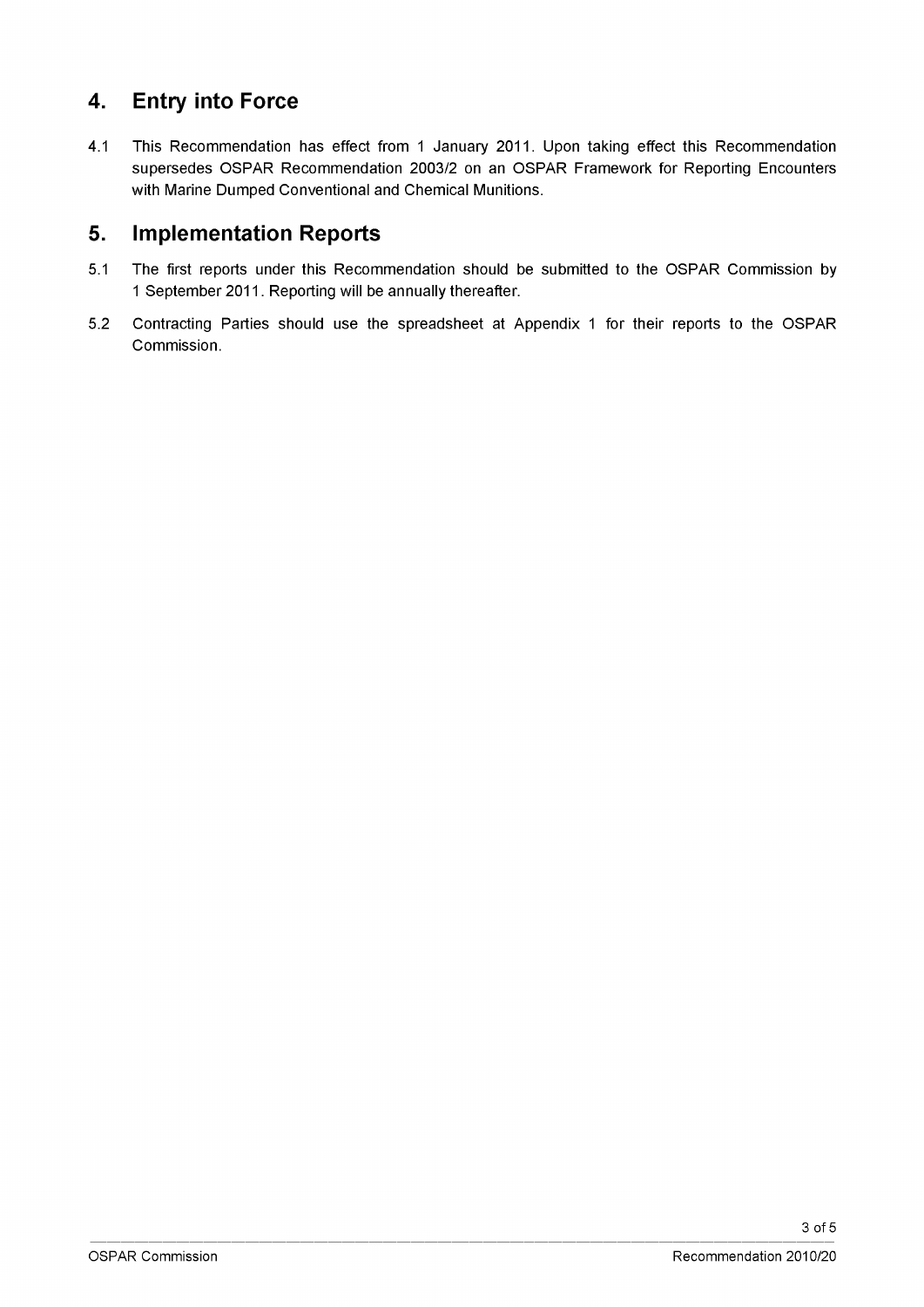Explanatory Notes to the OSPAR Reporting Format on Encounters with Conventional and Chemical Munitions – to be read in conjunction with the spreadsheet.

When filling in the reporting spreadsheet, Contracting Parties are kindly requested to report only those encounters that occur within their own jurisdiction (Encounters in areas beyond national jurisdiction should be reported by the flag state of the vessel involved ) and to adhere to the following terminology:

- 1. The **"Ref. No"** is not to be completed, this is the unique OSPAR reference number that will be assigned by OSPAR.
- 2. The column "Contracting Party ID No." should comprise the country code<sup>1</sup> and a consecutive number.
- 3. The column **"Latitude"** in World Geodetic System 1984 (WGS 84) should be completed by giving the degrees and decimal of degree to 4 decimal places where possible. (Example 1 : 55°15'24"will be 55 + 15/60 + 24/3600 =55.2566°; Example 2: 55°15.4' will be 55 + 15.4/60  $=55.2566^{\circ}$ ).
- 4. The column **''Longitude"** in World Geodetic System 1984 (WGS 84) should be completed by giving degrees and decimal of degree, to 4 decimal places where possible and negative for locations west of Greenwich e.g. -6.2379°
- 5. In completing the column **"Nature of encounter",** the choice of description is limited to:
	- diving;
	- dredging;
	- entanglement in nets;
	- found on shore;
	- laying pipelines or cables;
	- mine hunting;
	- others.
- 6. In completing the column **"Date",** the date of the encounter should be given by DD/MM/YY.
- **7.** In completing the column **"Type of munitions",** the choice of description is limited to:
	- chemical (i.e. chemical warfare agent);
	- firebomb (i.e. white phosphorous)
	- conventional (i.e. explosive);
	- unknown.
- 8. In completing the column **"Action taken",** the choice of description of the action is limited to:
	- destroyed, blasted;
	- destroyed, other method;
	- released at sea;
	- disposed of on land;

<sup>1</sup> BE (Belgium), DE (Germany), DK (Denmark), ES (Spain), FR (France), IE (Ireland), IS (Iceland), NL (the Netherlands), NO (Norway), PT (Portugal), SE (Sweden) and UK (the United Kingdom of Great Britain and Northern Ireland).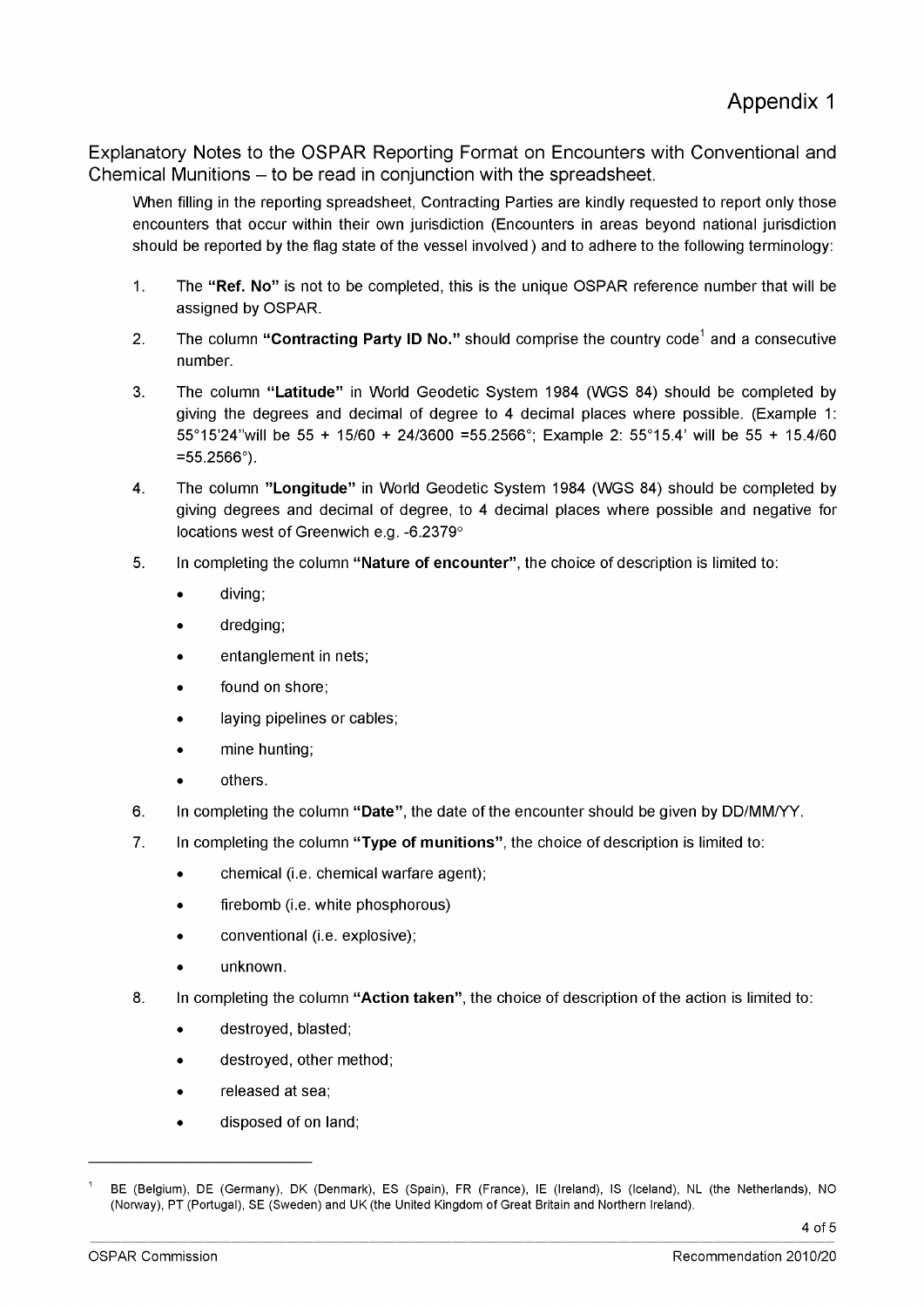- other.
- 9. In the **"State of munitions"** column, the Contracting Party should indicate, where the information is available, the state of the munitions. The choice of description is limited to:
	- heavily corroded *cases where most of the contents could escape;*  $\mathbf{r}$
	- partly corroded  $\mathbf{r}$ *cases where the contents cannot yet escape;*
	- good condition *case integrity intact;*  $\mathbf{u}$
	- unknown.
- 10. If the munitions have been released or destroyed at sea, the "Latitude and Longitude **of release or destruction"** should be given in WGS 84 in the same format as for the location of the encounter, see 3 and 4 above.
- 11. In the **"Remarks"** column, the Contracting parties should include general remarks on:
	- the proximity of the location of encounters to the nearest known dumping site;
	- known activities that may have resulted in disturbance of dumping site, e.g. pipe/cable laying, changes in fishing practices;
	- type of shell, if known (i.e. thick or thin);
	- other information deemed relevant.

The column **"General remarks"** should also include any necessary notes of details where the category *"other"* or *"destroyed, other method"* has been used, as well as any description that can be given of the substances contained in the devices that may have been identified.

5 of 5